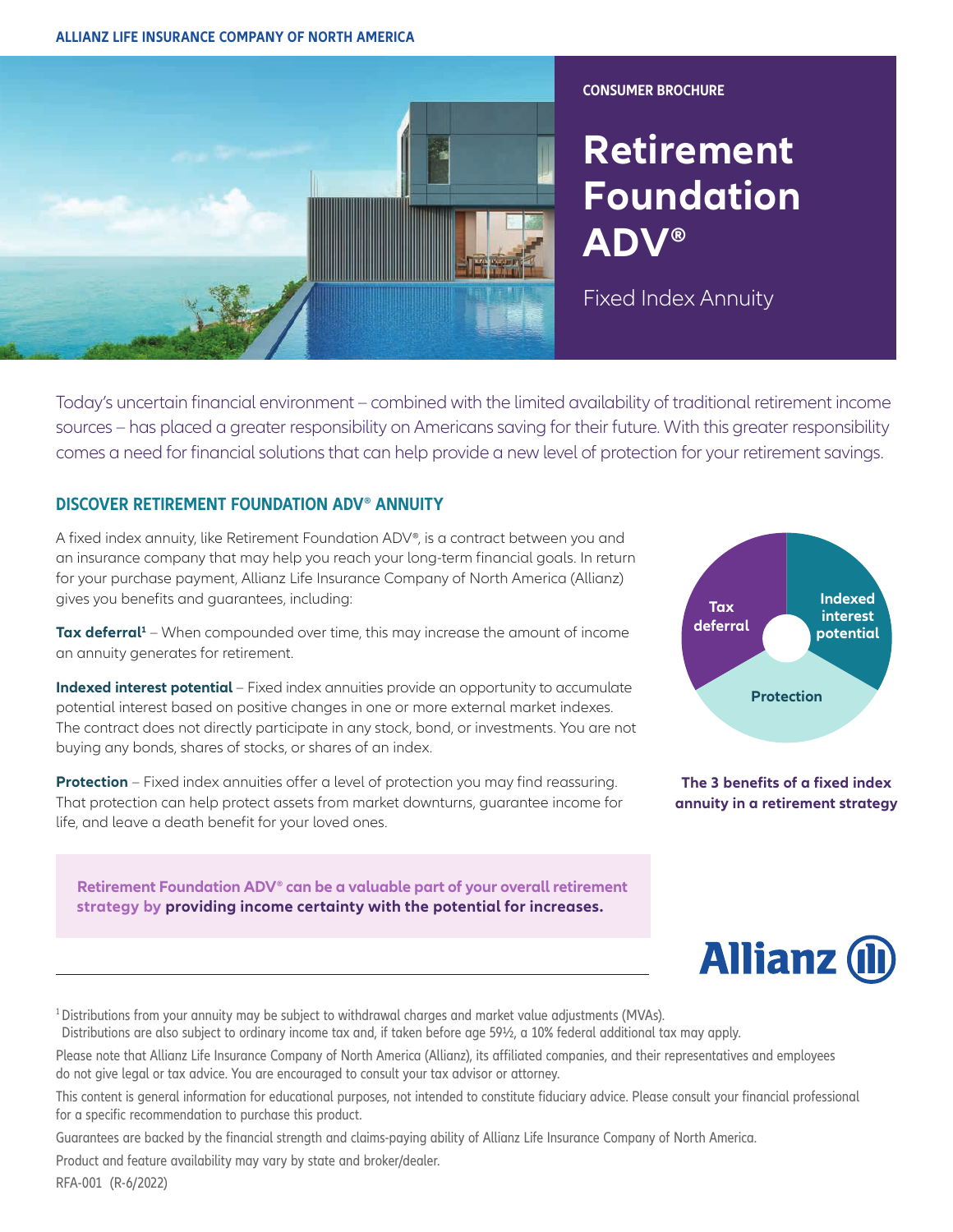| <b>Product overview</b>                      | The Retirement Foundation ADV® Annuity with the Income Benefit rider (automatically included at an<br>additional cost) can help you address both halves of retirement: accumulating retirement savings, and<br>receiving income in the form of lifetime withdrawals. It offers:                                                                                                                               |  |  |  |
|----------------------------------------------|---------------------------------------------------------------------------------------------------------------------------------------------------------------------------------------------------------------------------------------------------------------------------------------------------------------------------------------------------------------------------------------------------------------|--|--|--|
|                                              | Potential for indexed interest based on changes in an external market index,                                                                                                                                                                                                                                                                                                                                  |  |  |  |
|                                              | Protection of your principal and credited interest from market losses,                                                                                                                                                                                                                                                                                                                                        |  |  |  |
|                                              | Increasing income withdrawal percentages (beginning at age 45) with every year you hold your<br>contract before starting income withdrawals, and                                                                                                                                                                                                                                                              |  |  |  |
|                                              | Choices for receiving lifetime income withdrawals, available as early as age 50: Level Income<br>and Increasing Income.                                                                                                                                                                                                                                                                                       |  |  |  |
| <b>Issue ages</b>                            | $0 - 80$                                                                                                                                                                                                                                                                                                                                                                                                      |  |  |  |
| <b>Purchase payment</b>                      | · Initial minimum: \$10,000, qualified and nonqualified<br>• Maximum premium: \$1,000,000 without approval<br>• Additional premium may be accepted through first three contract years                                                                                                                                                                                                                         |  |  |  |
| <b>Increasing withdrawal</b><br>percentages  | With the Income Benefit rider, beginning at age 45, your lifetime withdrawal percentage is guaranteed<br>to increase each year until you begin income withdrawals. The higher your withdrawal percentage, the<br>higher your income will be.                                                                                                                                                                  |  |  |  |
| <b>Lifetime income</b><br>withdrawal options | The Income Benefit rider also lets you choose from two lifetime income withdrawal options to suit<br>your income needs:                                                                                                                                                                                                                                                                                       |  |  |  |
|                                              | Level Income: Predictable, dependable income for life. This may be a good choice if you want<br>the reassurance of knowing exactly how much income you'll receive every month and if you want a<br>guaranteed stream of income you can't outlive.                                                                                                                                                             |  |  |  |
|                                              | Increasing Income: Income for life - plus an opportunity for payment increases. This offers a smaller<br>payment up front, but it has the potential to increase each year by the interest rate credited to your<br>allocation options in your contract.                                                                                                                                                       |  |  |  |
|                                              | You choose either Level Income or Increasing Income when you're ready to start receiving income.<br>Your financial professional can help you choose which option suits your retirement goals.                                                                                                                                                                                                                 |  |  |  |
| <b>Income Benefit</b><br>rider charge        | The first contract year's annual charge for the Income Benefit rider is 1.25% of the contract's<br>accumulation value. After the first contract year, the annual Benefit rider charge can change, but it will<br>never be greater than the maximum Benefit rider charge of 1.25%.                                                                                                                             |  |  |  |
|                                              | The rider charge will continue for the life of the contract even after lifetime income payments have<br>begun. With the purchase of any additional-cost riders, the contract's values will be reduced by the cost<br>of the rider. This may result in a loss of principal and interest in any year in which the contract does not<br>earn interest or earns interest in an amount less than the rider charge. |  |  |  |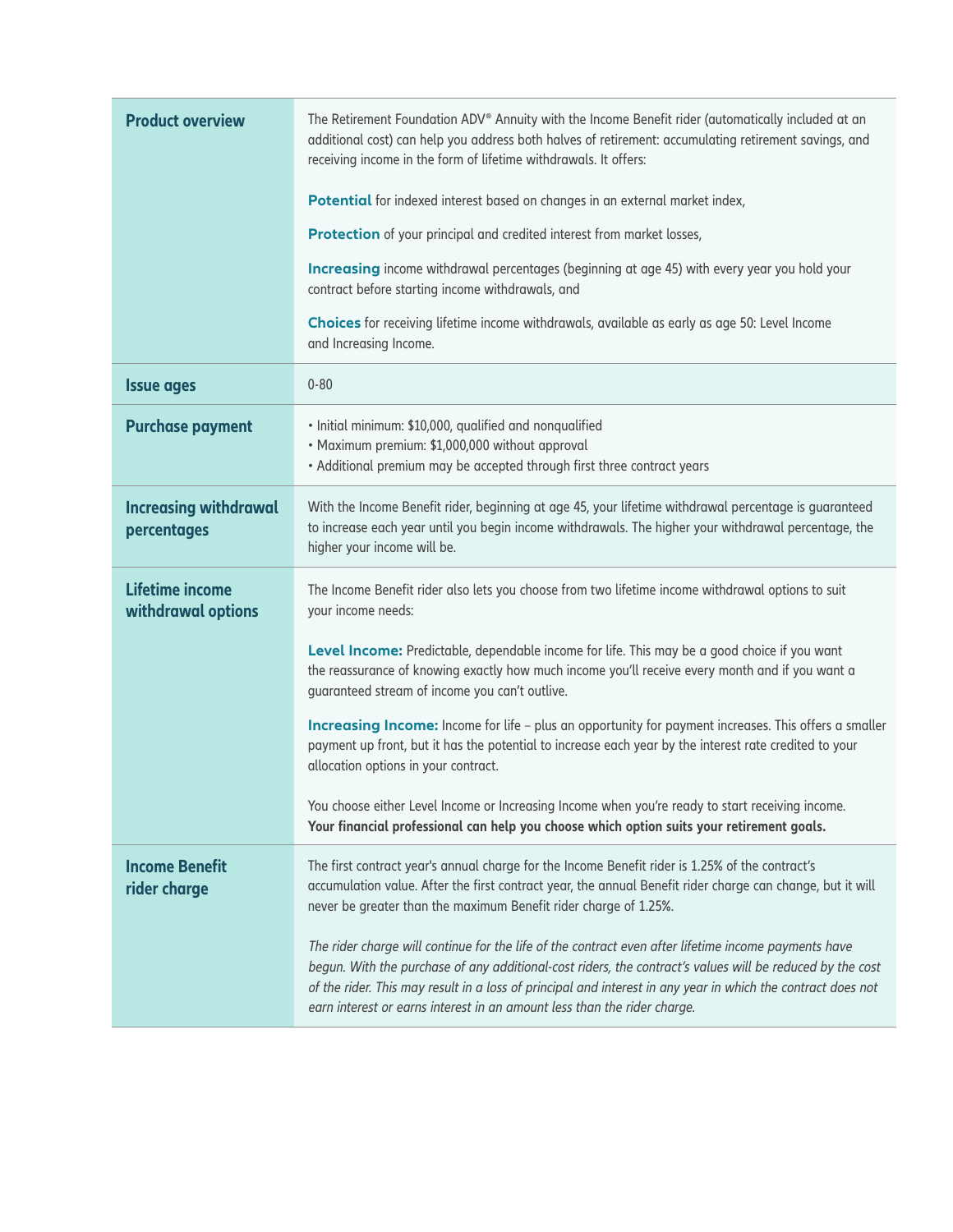## **Let's look at how the increasing withdrawal percentages and income withdrawal options will work for you.**

This chart compares both options available through the Income Benefit rider. It shows the lifetime withdrawal base percentages and the annual increases to a contract's lifetime withdrawal percentage, based on the income withdrawal option and on the age at which the contract was purchased.

The annual payout percentage increase will not begin until the covered person reaches age 45.

Lifetime income withdrawals can begin on your next contract anniversary between age 50 and 100. If joint lifetime withdrawals are chosen, the age of the younger person will be used.

|                 | <b>LEVEL INCOME</b> |              |               | <b>INCREASING INCOME</b> |                                             |
|-----------------|---------------------|--------------|---------------|--------------------------|---------------------------------------------|
| Age<br>at issue | <b>Single</b>       | <b>Joint</b> | <b>Single</b> | <b>Joint</b>             | <b>Annual payout</b><br>percentage increase |
| 49 or less      | 4.80%               | 4.30%        | 3.70%         | 3.20%                    | 0.35%                                       |
| 50              | 4.80%               | 4.30%        | 3.70%         | 3.20%                    | 0.35%                                       |
| 51              | 4.90%               | 4.40%        | 3.80%         | 3.30%                    | 0.36%                                       |
| 52              | 5.00%               | 4.50%        | 3.90%         | 3.40%                    | 0.37%                                       |
| 53              | 5.10%               | 4.60%        | 4.00%         | 3.50%                    | 0.38%                                       |
| 54              | 5.20%               | 4.70%        | 4.10%         | 3.60%                    | 0.39%                                       |
| 55              | 5.30%               | 4.80%        | 4.20%         | 3.70%                    | 0.40%                                       |
| 56              | 5.40%               | 4.90%        | 4.30%         | 3.80%                    | 0.41%                                       |
| 57              | 5.50%               | 5.00%        | 4.40%         | 3.90%                    | 0.42%                                       |
| 58              | 5.60%               | 5.10%        | 4.50%         | 4.00%                    | 0.43%                                       |
| 59              | 5.70%               | 5.20%        | 4.60%         | 4.10%                    | 0.44%                                       |
| 60              | 5.80%               | 5.30%        | 4.70%         | 4.20%                    | 0.45%                                       |
| 61              | 5.90%               | 5.40%        | 4.80%         | 4.30%                    | 0.46%                                       |
| 62              | 6.00%               | 5.50%        | 4.90%         | 4.40%                    | 0.47%                                       |
| 63              | 6.10%               | 5.60%        | 5.00%         | 4.50%                    | 0.48%                                       |
| 64              | 6.20%               | 5.70%        | 5.10%         | 4.60%                    | 0.49%                                       |
| 65              | 6.30%               | 5.80%        | 5.20%         | 4.70%                    | 0.50%                                       |
| 66              | 6.40%               | 5.90%        | 5.30%         | 4.80%                    | 0.51%                                       |
| 67              | 6.50%               | 6.00%        | 5.40%         | 4.90%                    | 0.52%                                       |
| 68              | 6.60%               | 6.10%        | 5.50%         | 5.00%                    | 0.53%                                       |
| 69              | 6.70%               | 6.20%        | 5.60%         | 5.10%                    | 0.54%                                       |
| 70              | 6.80%               | 6.30%        | 5.70%         | 5.20%                    | 0.55%                                       |
| 71              | 6.90%               | 6.40%        | 5.80%         | 5.30%                    | 0.56%                                       |
| 72              | 7.00%               | 6.50%        | 5.90%         | 5.40%                    | 0.57%                                       |
| 73              | 7.10%               | 6.60%        | 6.00%         | 5.50%                    | 0.58%                                       |
| 74              | 7.20%               | 6.70%        | 6.10%         | 5.60%                    | 0.59%                                       |
| 75              | 7.30%               | 6.80%        | 6.20%         | 5.70%                    | 0.60%                                       |
| 76              | 7.40%               | 6.90%        | 6.30%         | 5.80%                    | 0.61%                                       |
| 77              | 7.50%               | 7.00%        | 6.40%         | 5.90%                    | 0.62%                                       |
| 78              | 7.60%               | 7.10%        | 6.50%         | 6.00%                    | 0.63%                                       |
| 79              | 7.70%               | 7.20%        | 6.60%         | 6.10%                    | 0.64%                                       |
| 80              | 7.80%               | 7.30%        | 6.70%         | 6.20%                    | 0.65%                                       |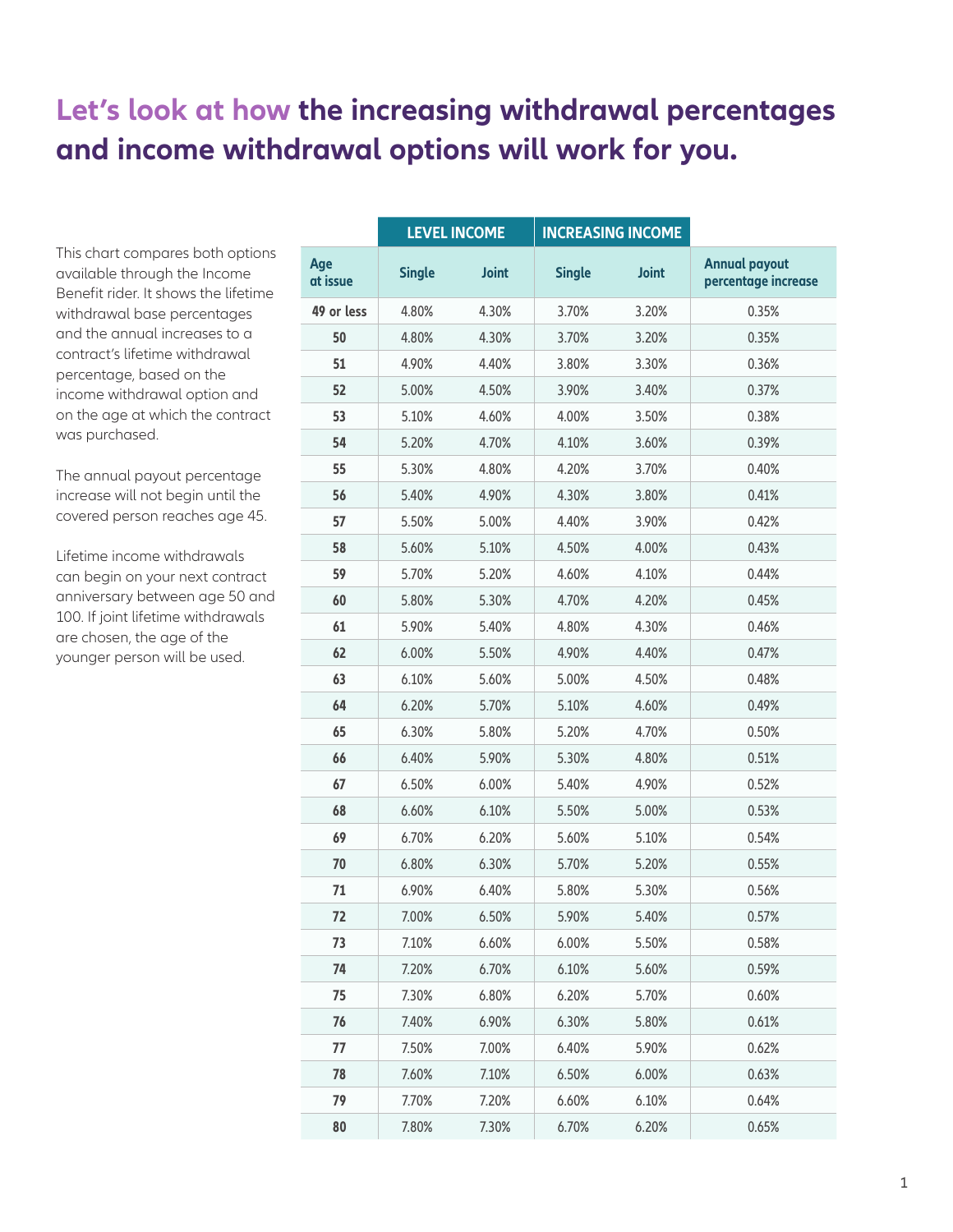| <b>Allocation options</b> | With Retirement Foundation ADV® Annuity, you can choose how to allocate your accumulation value<br>among a fixed interest allocation and indexed interest allocations.                                                                                                                                                                                                                                                                                                                                    |  |  |  |  |  |
|---------------------------|-----------------------------------------------------------------------------------------------------------------------------------------------------------------------------------------------------------------------------------------------------------------------------------------------------------------------------------------------------------------------------------------------------------------------------------------------------------------------------------------------------------|--|--|--|--|--|
|                           | Fixed interest allocation: We calculate and credit fixed interest daily, based on the rate we<br>establish at the beginning of each contract year.                                                                                                                                                                                                                                                                                                                                                        |  |  |  |  |  |
|                           | Indexed interest allocations: We calculate and credit indexed interest annually based<br>on changes in your choice of several external market indexes:                                                                                                                                                                                                                                                                                                                                                    |  |  |  |  |  |
|                           | · S&P 500 <sup>®</sup> Index<br>• Russell 2000 <sup>®</sup> Index<br>• Nasdaq-100 <sup>®</sup> Index<br>• Bloomberg US Dynamic Balance Index II                                                                                                                                                                                                                                                                                                                                                           |  |  |  |  |  |
|                           | In addition, we use the annual point-to-point crediting method to determine how much interest<br>we add to your annuity. Any indexed interest your annuity earns is locked in each year. And because<br>of the annual reset feature, last year's ending index value becomes the following year's starting value.<br>In other words, one year's losses in the index do not affect the potential to earn indexed interest<br>in future years.                                                               |  |  |  |  |  |
|                           | Please note: The market index value does not include the dividends paid on the stocks underlying<br>a stock index. These stock dividends are also not reflected in the interest credited to your contract.                                                                                                                                                                                                                                                                                                |  |  |  |  |  |
|                           | An overview on annual point-to-point crediting method: We compare the index value on<br>the last business day before the start of the contract year to the index value on the last business day<br>at the end of the contract year. We then divide this change by the index value at the beginning of the<br>contract year to determine the annual change:                                                                                                                                                |  |  |  |  |  |
|                           | . If the annual change is less than your annuity's annual cap, the indexed interest rate will equal the<br>annual change.                                                                                                                                                                                                                                                                                                                                                                                 |  |  |  |  |  |
|                           | . If the annual change is equal to or exceeds your annuity's annual cap, the indexed interest rate<br>will be the annual cap percentage.                                                                                                                                                                                                                                                                                                                                                                  |  |  |  |  |  |
|                           | . If the percent of change is negative, the indexed interest rate for that year will be 0%.                                                                                                                                                                                                                                                                                                                                                                                                               |  |  |  |  |  |
|                           | Rates: The caps and interest rate are guaranteed for one year. They are declared at issue and on each<br>contract anniversary. We can raise or lower the caps and interest rate annually, but they are guaranteed<br>to never be less than the minimums. Ask your financial professional for current and minimum caps<br>and interest rates.                                                                                                                                                              |  |  |  |  |  |
|                           | 100% participation rate: This means that we use the entire percentage of index change when we<br>calculate the indexed interest rate, and it's guaranteed for all contract years. Keep in mind that your<br>indexed interest rate generally will not equal 100% of any increase in the index, since a cap may limit<br>the amount of indexed interest you receive.                                                                                                                                        |  |  |  |  |  |
|                           | Changing your allocation options: You can change your allocation options after your contract<br>anniversary each year. If we receive your changes in writing within 21 days after your contract<br>anniversary, they'll go into effect during that contract year. But if we receive your allocation changes<br>more than 21 days after your contract anniversary, they won't take effect until the following contract<br>year. Ask your financial professional which allocations are currently available. |  |  |  |  |  |
|                           |                                                                                                                                                                                                                                                                                                                                                                                                                                                                                                           |  |  |  |  |  |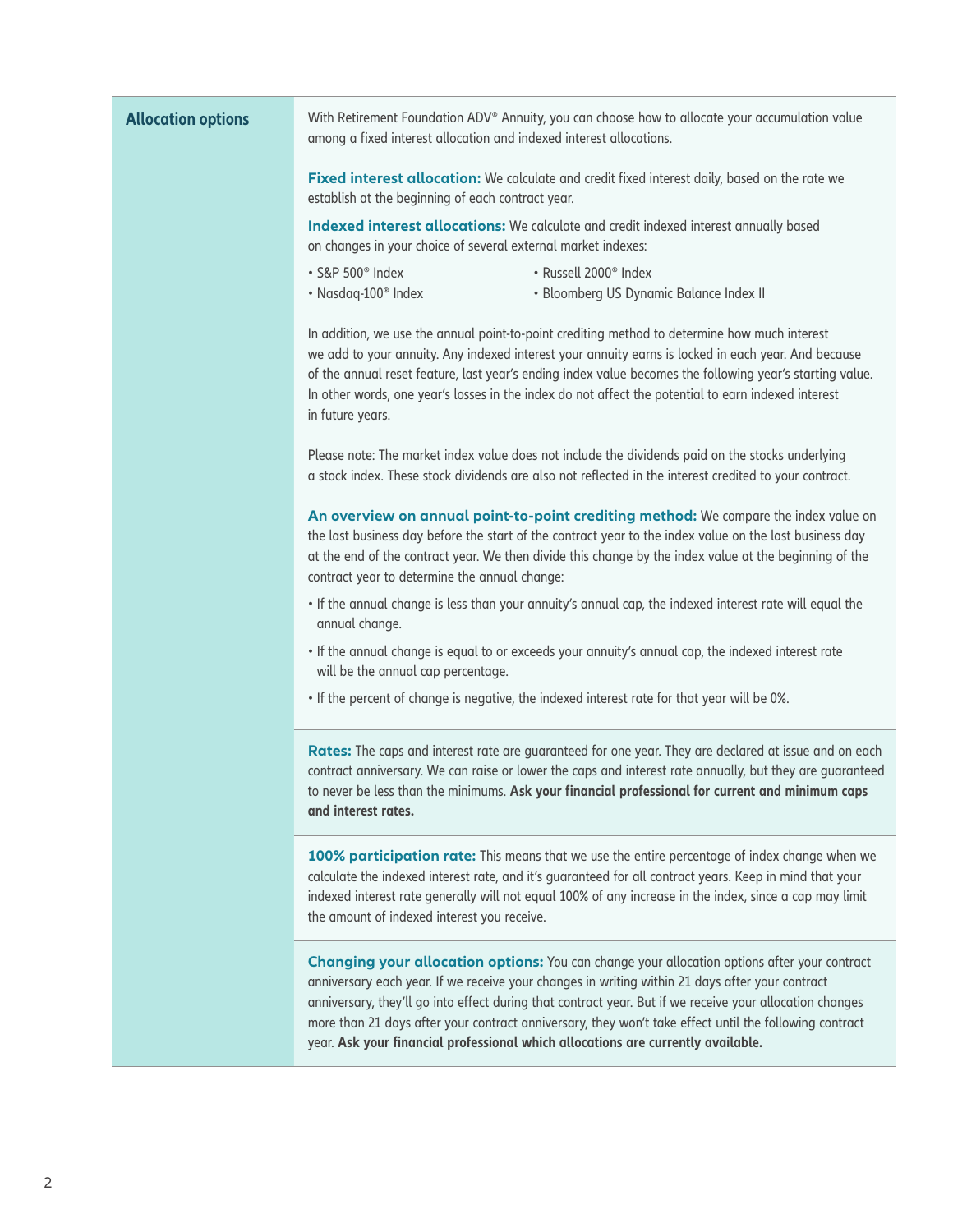**Withdrawals** You can withdraw part of your accumulation value each contract year without any withdrawal charge or market value adjustment (MVA), subject to certain requirements.

> **Withdrawal charge:** There is a seven-year withdrawal charge period, which will decrease over time. If you take out all of your contract's value before the seventh contract anniversary, you will receive the cash value – which is equal to the accumulation value minus the full withdrawal charge, and then adjusted by the MVA, as shown in the charts below. Withdrawals and access to your annuity's full accumulation value after the seven-year withdrawal charge period are penalty-free.

| <b>Start of contract year</b> |          |    |  |    |  |    |
|-------------------------------|----------|----|--|----|--|----|
| <b>Withdrawal charge %</b>    | $5.50\%$ | 6% |  | 3% |  | 0% |

Market value adjustment (MVA): If you take a partial or full withdrawal (not including the 10% free withdrawal and required minimum distributions) from your Retirement Foundation ADV® Annuity, it will be subject to an MVA during the withdrawal charge period. An MVA will also apply if you annuitize prior to the sixth contract year or if the annuity payments are taken over a period of less than 10 years.

An MVA is a calculation used to adjust your values according to the interest rate environment, as measured by corporate bond yields, at the time the withdrawal is taken. The MVA may increase or decrease the contract's cash value. The MVA can never cause the cash value to be less than the guaranteed minimum value or greater than the accumulation value.

| In general, if corporate bond yields at the<br>time of the withdrawal are: | Then the cash<br>value will be: | <b>Review the Statement</b><br>of Understanding |  |  |
|----------------------------------------------------------------------------|---------------------------------|-------------------------------------------------|--|--|
| Less than when you added the premium                                       | Higher                          |                                                 |  |  |
| Equal to when you added the premium                                        | Unaffected                      | and the "Understanding                          |  |  |
| Greater than when you added the premium                                    | Lower                           | the MVA" materials<br>for more details.         |  |  |

**Free withdrawals:** After the contract anniversary following your most recent premium payment, you can take up to 10% of your contract's paid premium each contract year in one or more withdrawals free of withdrawal charges, MVAs, and penalties. Withdrawals reduce contract values and the value of any income and death benefits.

If the interest rate for an indexed allocation is positive at the end of any year, we will credit indexed interest to your contract for any free withdrawals you took from that index allocation earlier that year. The amount of interest will reflect the proportion of the contract year that your free withdrawal remained in the indexed allocations.

Fully withdrawing your contract may result in a full or partial loss of interest and a partial loss of principal.

**Taking a larger withdrawal (partial withdrawal):** Prior to the seventh contract anniversary, if you take out more than 10% of your contract's paid premium in a contract year, we'll apply a partial withdrawal charge and MVA to the amount above 10% (the excess partial withdrawal).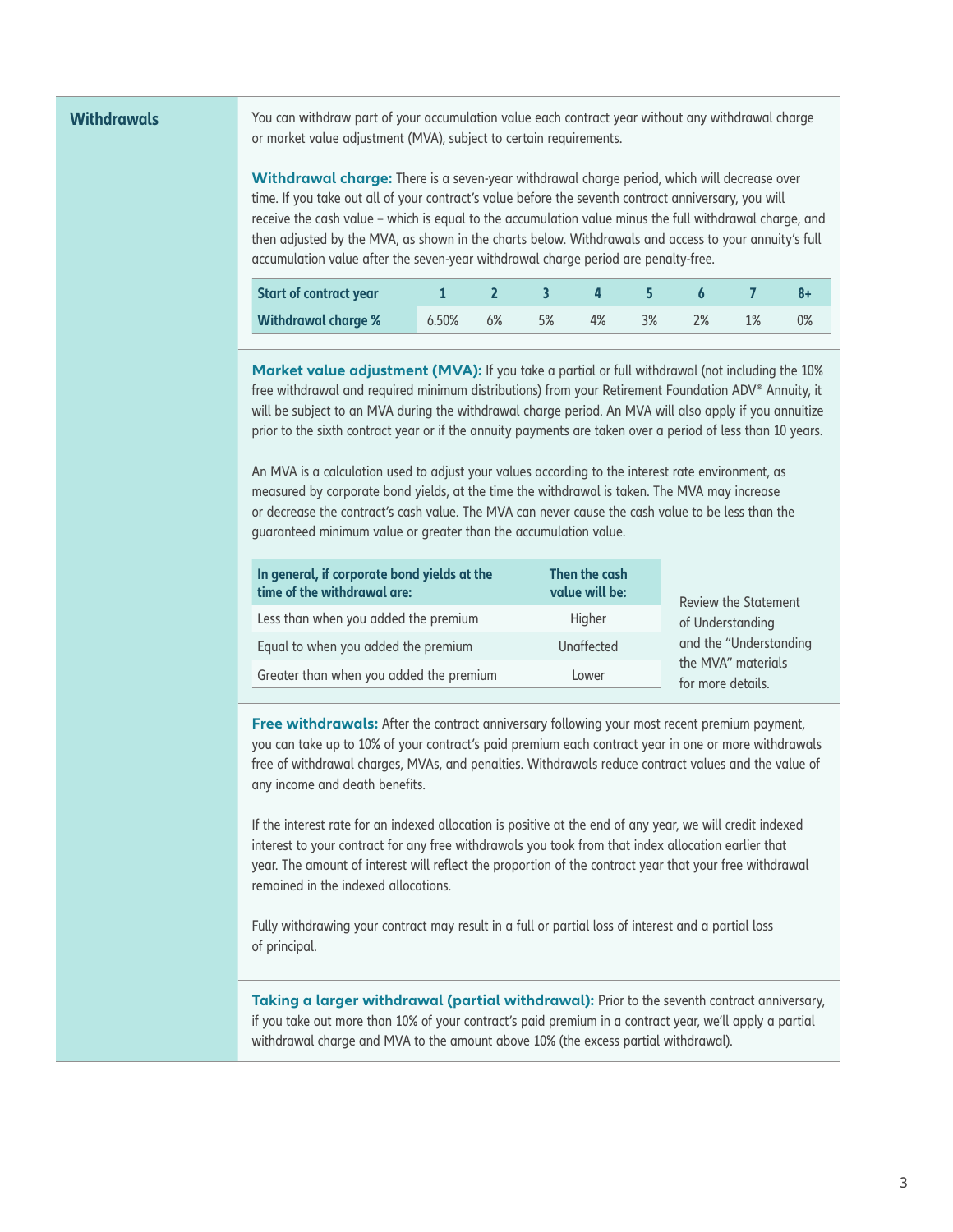| <b>Withdrawals</b><br>(continued) | Required minimum distributions: Required minimum distributions from your Allianz annuity<br>held within a tax-qualified plan (IRA, SEP, etc.) will qualify as free withdrawals. Contract values and the<br>amount available for free withdrawals at any time throughout the year will be reduced by the amount of<br>the distribution(s).                                                                                                               |
|-----------------------------------|---------------------------------------------------------------------------------------------------------------------------------------------------------------------------------------------------------------------------------------------------------------------------------------------------------------------------------------------------------------------------------------------------------------------------------------------------------|
|                                   | Please keep in mind that purchasing an annuity within a retirement plan that provides tax deferral<br>under sections of the Internal Revenue Code results in no additional tax benefit. An annuity should be<br>used to fund a qualified plan based upon the annuity's features other than tax deferral. Please consider<br>all annuity features, risks, limitations, and costs before purchasing an annuity within a tax-qualified<br>retirement plan. |
|                                   | Note: The money you take out may be taxable. Your contract values can grow tax-deferred. However,<br>any money you take from your contract, including free withdrawals, other partial withdrawals, and<br>required minimum distributions, may be taxable as ordinary income.                                                                                                                                                                            |
|                                   | Because annuities are meant for long-term purposes, if you are under age 591/2 when you take<br>a distribution, it may be subject to a 10% federal additional tax.                                                                                                                                                                                                                                                                                      |
| <b>Annuity income</b><br>options  | You can choose to receive annuity payments based on your choice of several annuity options. If you use<br>a traditional annuitization option after five contract years, your annuity payments are based on your<br>accumulation value. These annuity options can have certain tax advantages; however, you would no<br>longer receive the benefits of the Income Benefit rider, including the increasing withdrawal percentages.                        |
| <b>Minimum guarantee</b>          | The guaranteed minimum value is the amount you would receive if you were to cash in your annuity<br>at a time when your cash surrender value was less than the guaranteed minimum value stated in<br>your contract. The rate used to calculate the guaranteed minimum value may vary by state. (See the<br>Statement of Understanding for details.)                                                                                                     |
| <b>Death benefit</b>              | If you die before you start receiving annuity payments, your beneficiary(ies) will receive a death benefit.<br>The death benefit will be the greatest of your annuity's accumulation value, guaranteed minimum value,<br>cumulative withdrawal amount, or your premium minus any withdrawals and corresponding withdrawal<br>charges, adjusted by any MVAs (net premium).                                                                               |
|                                   | Your beneficiary(ies) can choose to receive your contract's death benefit either as a lump sum<br>(a single payment) or as annuity payments over five years or longer.                                                                                                                                                                                                                                                                                  |
| <b>Other features</b>             | We add these features and riders automatically to your annuity in most states, and with no additional fee:<br>• Cumulative withdrawal amount<br>• Nursing Home Benefit<br>• Flexible Annuity Option Rider                                                                                                                                                                                                                                               |
|                                   | This rider is available in most states for an extra fee, and you must select it when you apply for<br>your annuity:                                                                                                                                                                                                                                                                                                                                     |
|                                   | · Flexible Withdrawal Rider                                                                                                                                                                                                                                                                                                                                                                                                                             |
|                                   | Ask your financial professional or review the Statement of Understanding for more details.                                                                                                                                                                                                                                                                                                                                                              |



**Ask your financial professional whether Retirement Foundation ADV® Annuity may be a good fit for your overall retirement strategy.**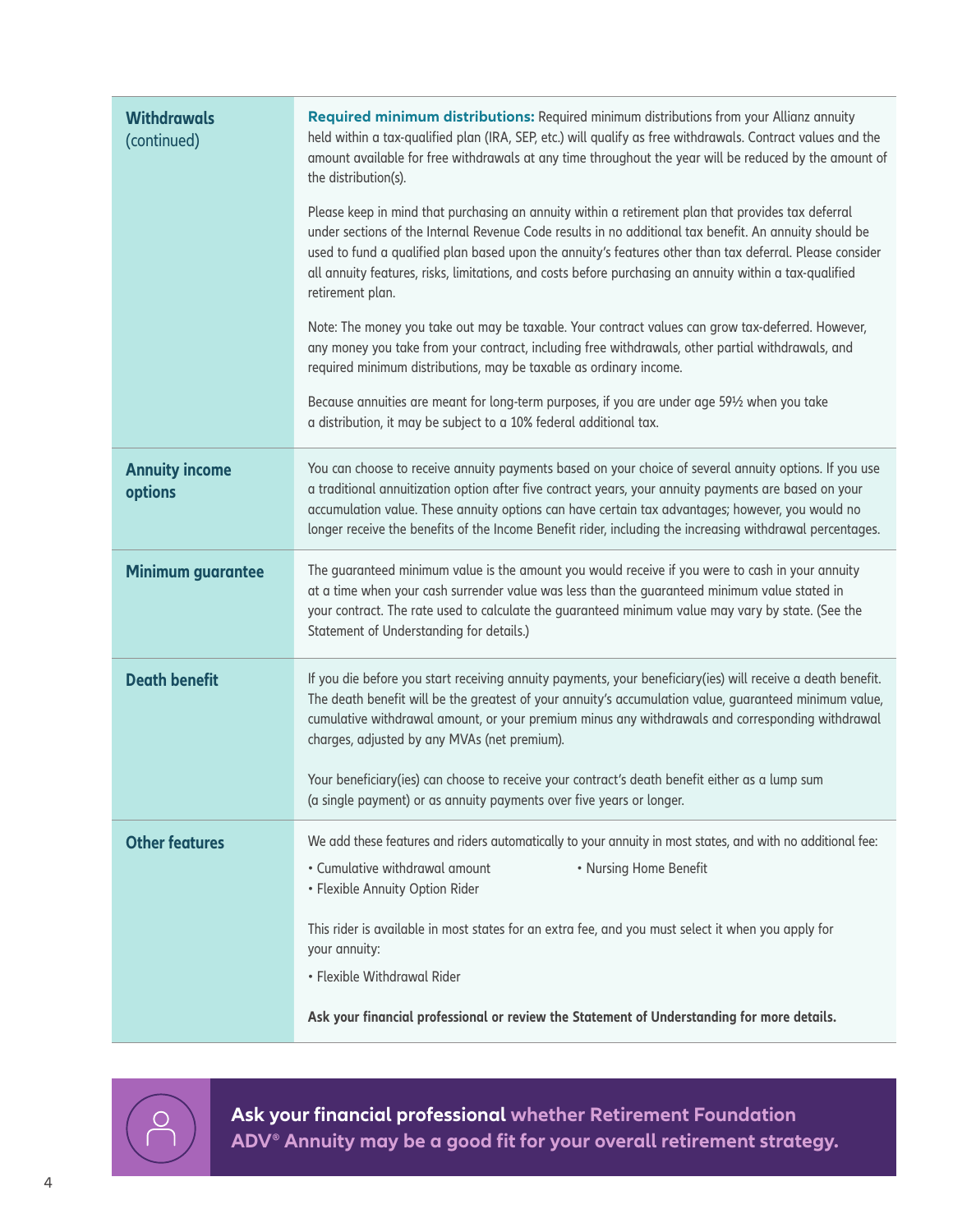The Bloomberg US Dynamic Balance Index II is comprised of the Bloomberg US Aggregate RBI Series 1 Index, the S&P 500® Index, and cash, and shifts weighting daily between them based on realized market volatility. The Bloomberg US Aggregate RBI Series 1 Index is comprised of a portfolio of derivative instruments plus cash that are designed to track the Bloomberg US Aggregate Bond Index. The Bloomberg US Aggregate Bond Index is comprised of Bloomberg US investment-grade, fixed-rate bond market securities, including government agency, corporate, and mortgage-backed securities.

The Bloomberg US Dynamic Balance Index II (a "Bloomberg Index") is the property of Bloomberg Index Services Limited and is derived and calculated based on the S&P 500 Index under license from S&P Opco, LLC (a subsidiary of S&P Dow Jones Indices LLC) ("S&P Dow Jones Indices"). S&P® is a registered trademark of Standard & Poor's Financial Services LLC and Dow Jones® is a registered trademark of Dow Jones Trademark Holdings LLC. S&P 500® is a registered trademark of Standard & Poor's Financial Services LLC and has been licensed for use to Bloomberg Index Services Limited. Neither S&P Dow Jones Indices, its affiliates nor their third party licensors sponsor or promote the Index and no such party shall have any liable in connection with the Bloomberg Index.

Standard & Poor's 500® Index (S&P 500®) is comprised of 500 stocks representing major U.S. industrial sectors.

S&P® is a registered trademark of Standard & Poor's Financial Services LLC ("S&P"). This trademark has been licensed for use by S&P Dow Jones Indices LLC. S&P marks are trademarks of S&P. These trademarks have been sublicensed for certain purposes by Allianz Life Insurance Company of North America ("Allianz"). The S&P 500® Index ("the Index") is a product of S&P Dow Jones Indices LLC and/or its affiliates and has been licensed for use by Allianz.

Allianz products are not sponsored, endorsed, sold, or promoted by S&P Dow Jones Indices LLC, Dow Jones, S&P, or any of their respective affiliates (collectively, "S&P Dow Jones Indices"). S&P Dow Jones Indices make no representation or warranty, express or implied, to the owners of the Allianz products or any member of the public regarding the advisability of investments generally or in Allianz products particularly or the ability of the Index to track general market performance. S&P Dow Jones Indices' only relationship to Allianz with respect to the Index is the licensing of the Index and certain trademarks, service marks, and/or trade names of S&P Dow Jones Indices and/or its third-party licensors. The Index is determined, composed, and calculated by S&P Dow Jones Indices without regard to Allianz or the products. S&P Dow Jones Indices have no obligation to take the needs of Allianz or the owners of the products into consideration in determining, composing, or calculating the Index. S&P Dow Jones Indices are not responsible for and have not participated in the design, development, pricing, and operation of the products, including the calculation of any interest payments or any other values credited to the products. S&P Dow Jones Indices have no obligation or liability in connection with the administration, marketing, or trading of products. There is no assurance that investment products based on the Index will accurately track index performance or provide positive investment returns. S&P Dow Jones Indices LLC and its subsidiaries are not investment advisors. Inclusion of a security or futures contract within an index is not a recommendation

by S&P Dow Jones Indices to buy, sell, or hold such security or futures contract, nor is it considered to be investment advice. Notwithstanding the foregoing, CME Group Inc. and its affiliates may independently issue and/or sponsor financial products unrelated to products currently being issued by Allianz, but which may be similar to and competitive with Allianz products. In addition, CME Group Inc., an indirect minority owner of S&P Dow Jones Indices LLC, and its affiliates may trade financial products which are linked to the performance of the Index. It is possible that this trading activity will affect the value of the products.

S&P DOW JONES INDICES DO NOT GUARANTEE THE ADEQUACY, ACCURACY, TIMELINESS, AND/OR THE COMPLETENESS OF THE INDEX OR ANY DATA RELATED THERETO OR ANY COMMUNICATION, INCLUDING BUT NOT LIMITED TO, ORAL OR WRITTEN COMMUNICATION (INCLUDING ELECTRONIC COMMUNICATIONS) WITH RESPECT THERETO. S&P DOW JONES INDICES SHALL NOT BE SUBJECT TO ANY DAMAGES OR LIABILITY FOR ANY ERRORS, OMISSIONS, OR DELAYS THEREIN. S&P DOW JONES INDICES MAKE NO EXPRESS OR IMPLIED WARRANTIES, AND EXPRESSLY DISCLAIM ALL WARRANTIES, OF MERCHANTABILITY OR FITNESS FOR A PARTICULAR PURPOSE OR USE OR AS TO RESULTS TO BE OBTAINED BY ALLIANZ, OWNERS OF THE PRODUCTS, OR ANY OTHER PERSON OR ENTITY FROM THE USE OF THE INDEX OR WITH RESPECT TO ANY DATA RELATED THERETO. WITHOUT LIMITING ANY OF THE FOREGOING, IN NO EVENT WHATSOEVER SHALL S&P DOW JONES INDICES BE LIABLE FOR ANY INDIRECT, SPECIAL, INCIDENTAL, PUNITIVE, OR CONSEQUENTIAL DAMAGES INCLUDING BUT NOT LIMITED TO, LOSS OF PROFITS, TRADING LOSSES, LOST TIME, OR GOODWILL, EVEN IF THEY HAVE BEEN ADVISED OF THE POSSIBILITY OF SUCH DAMAGES, WHETHER IN CONTRACT, TORT, STRICT LIABILITY, OR OTHERWISE. THERE ARE NO THIRD-PARTY BENEFICIARIES OF ANY AGREEMENTS OR ARRANGEMENTS BETWEEN S&P DOW JONES INDICES AND ALLIANZ OTHER THAN THE LICENSORS OF S&P DOW JONES INDICES.

The Nasdaq-100 Index® includes 100 of the largest domestic and international nonfinancial securities listed on The Nasdaq Stock Market, based on capitalization. The Nasdaq-100®, Nasdaq-100 Index, Nasdaq®, and OMX® are registered trademarks of NASDAQ OMX Group, Inc. (which with its affiliates are the Corporations) and are licensed for use by Allianz Life Insurance Company of North America. The product(s) have not been passed on by the Corporations as to their legality or suitability. The product(s) are not issued, endorsed, sold, or promoted by the Corporations. **THE CORPORATIONS MAKE NO WARRANTIES AND BEAR NO LIABILITY WITH RESPECT TO THE PRODUCT(S).**

Russell 2000® Index is an equity index that measures the performance of the 2,000 smallest companies in the Russell 3000® Index, which is made up of 3,000 of the biggest U.S. stocks. The Russell 2000 is constructed to provide a comprehensive and unbiased small-cap barometer and is completely reconstituted annually to ensure larger stocks do not affect the performance and characteristics of the true small-cap index.

The Russell 2000 Index is a trademark of Russell Investments and has been licensed for use by Allianz Life Insurance Company of North America. The product is not sponsored, endorsed, sold, or promoted by Russell Investments and Russell Investments makes no representation regarding the advisability of investing in the product.